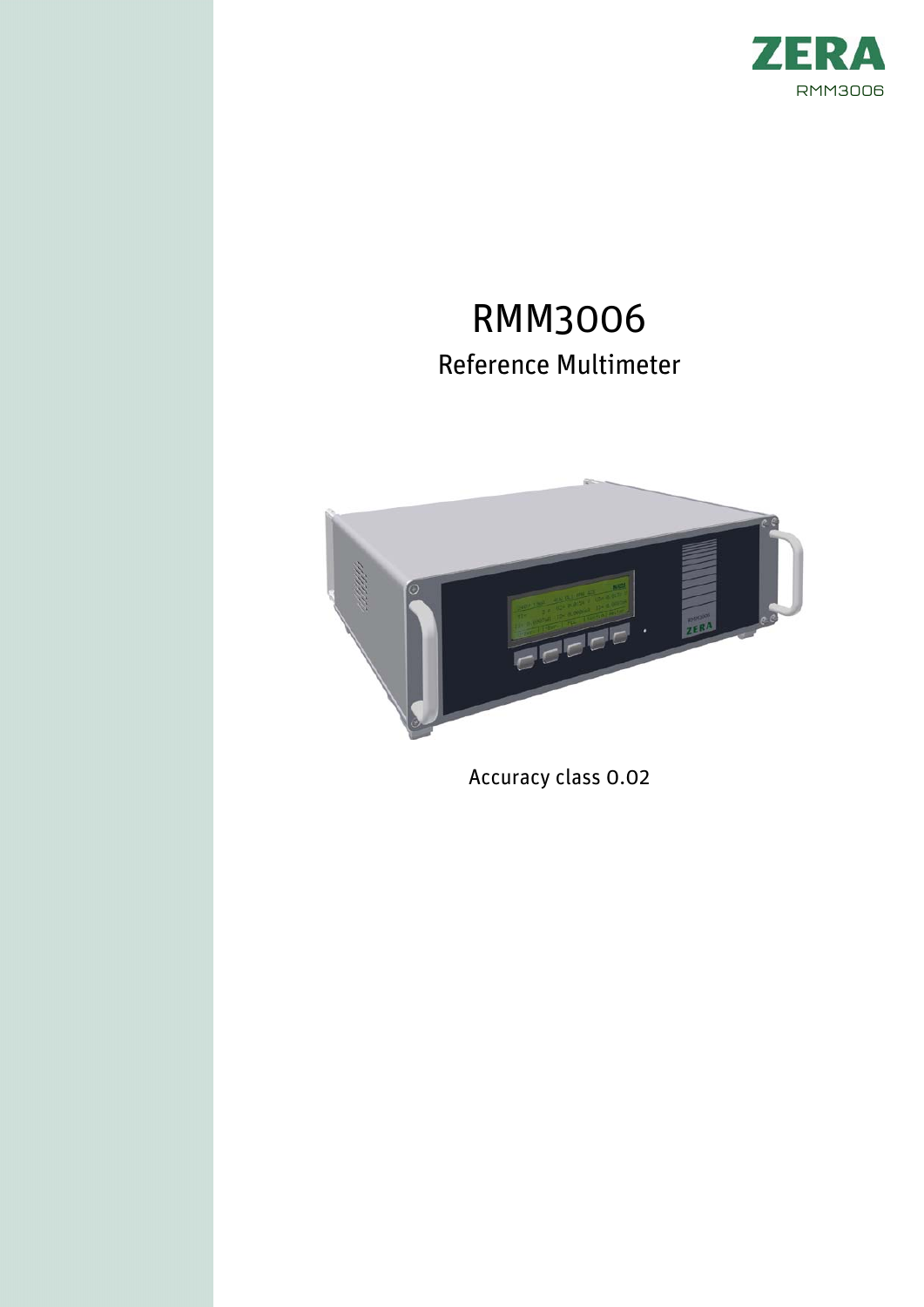

### **General**

The Reference Multimeter RMM3006 is part of the ZERA high precision measuring instrument series. It is developed for current, voltage, phase angle and power measurements. Also energy comparison measurements of electricity meters via scanning head or other substandard meters via pulse input is possible.

The RMM3006 can be used for single- and polyphase applications. The functionality of RMM3006 is sufficient for metrological institutes, test laboratories of power utilities and electricity meter manufacturers. In combination with the transportation case (option) the RMM3006 is also suitable for on-site meter tests.



Reference Multimeter RMM3006



Transportation case

Status line

| <b>Features</b>           | High accuracy, independent from meas-<br>$\blacksquare$<br>urement mode<br>- Simple, menu-controlled operation us-<br>ing a front-face LCD display<br>Convenient operation and evaluation,<br>$\overline{\phantom{a}}$<br>including protocol generation<br>Manual operation via function keys<br>$\overline{\phantom{a}}$<br>Windows® based SSM3000 operator<br>$\blacksquare$<br>software<br>RS 232 interface<br>$\blacksquare$ | $2480110mB$ $-4448011$ MMM $BZE$<br>ZERA<br>103 - 70130 - 0<br>$U2 = 6.0154$<br>$11 = 8.0907 \text{mA}$ $12 = 8.0006 \text{mA}$ $13 = 0.00007 \text{mA}$<br>V-Rangy MC-Rright M. PLETIN MConfight<br>Next<br>RMM3006 Display<br>Actual values in every phase<br>Function selection |
|---------------------------|----------------------------------------------------------------------------------------------------------------------------------------------------------------------------------------------------------------------------------------------------------------------------------------------------------------------------------------------------------------------------------------------------------------------------------|------------------------------------------------------------------------------------------------------------------------------------------------------------------------------------------------------------------------------------------------------------------------------------|
| <b>Software Functions</b> | Actual values<br>$\overline{\phantom{a}}$<br>Meter accuracy testing<br>٠<br>Energy comparison measurement<br>$\overline{\phantom{a}}$                                                                                                                                                                                                                                                                                            | Terminals for:<br>- Voltage connection<br>- Current connection for max. 16 A<br>- Current connection for max. 160 A                                                                                                                                                                |
| <b>User Software</b>      | The SSM 3000 control program works<br>$\qquad \qquad \blacksquare$<br>with MS Windows $\textcircled{a}$ application (95/<br>98/2000/XP/7).<br>The software is increasing the function-<br>$\overline{\phantom{a}}$<br>ality of RMM3006 by a multiplicity of<br>additional features.                                                                                                                                              | 000<br>Rear side RMM3006<br>Terminals for:<br>- Remote control<br>- Scanning head connection<br>- Frequency output (2 x)<br>- Frequency input $(1 x)$                                                                                                                              |

- RS 232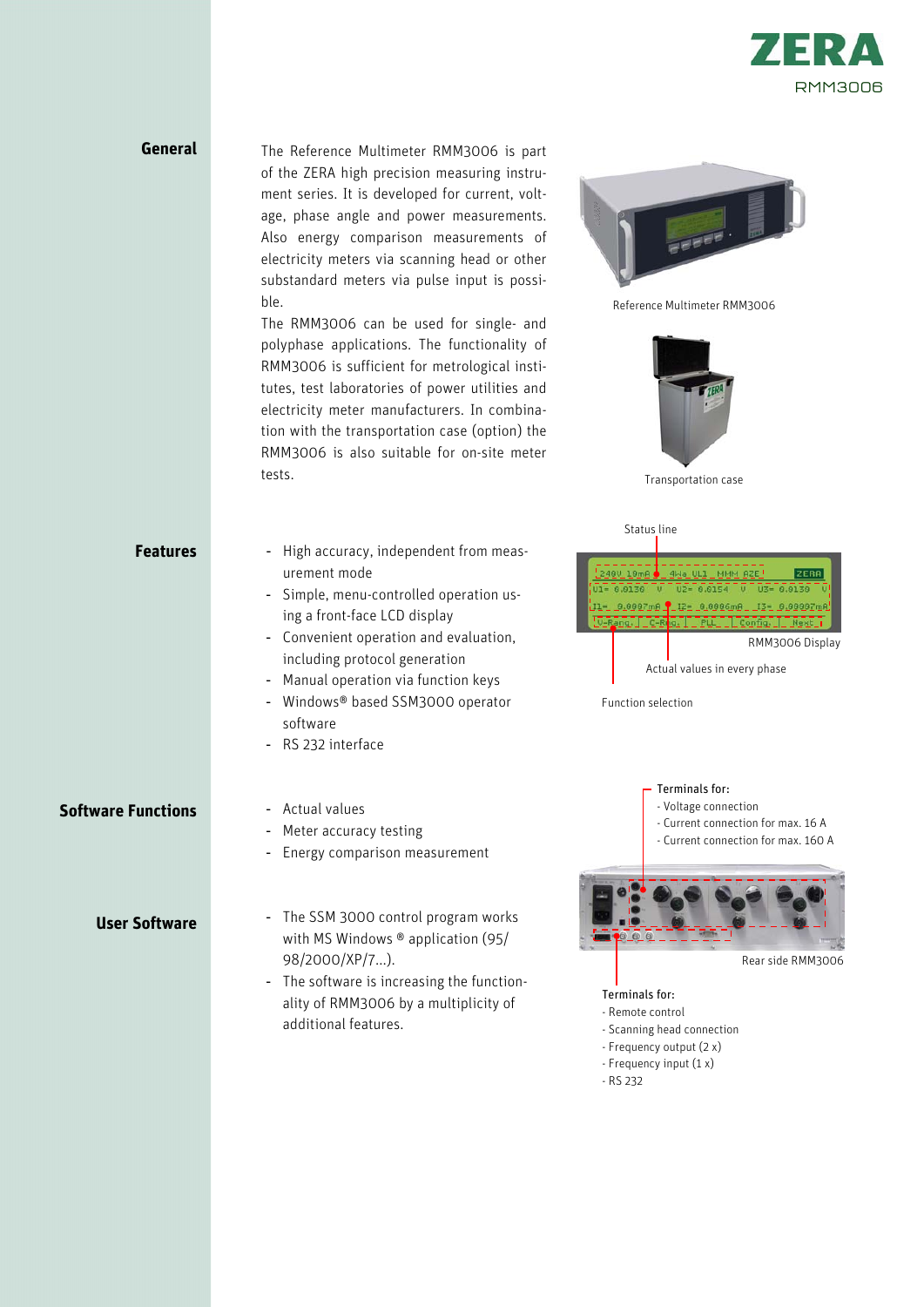

**Actual Values** The following measurements in a three phase AC system are displayed as mean values:

- Individual voltage and current RMS values
- All phase angles
- Active, reactive and apparent power, with power factors
- Frequency and phase indication
- DC components

The actual values can be displayed as an overview with all values, as display of individual values, view as a measuring instrument or as graph. In addition, measurements over long periods are possible, to allow their long-term behavior to be analyzed. The SSM3000 software is used to read out voltage and current waveforms. The values can be displayed graphically, as a logarithmic frequency spectrum giving the relative harmonic content or as a list of Fourier coefficients.

### **Curve Sampling**

**Energy Comparison Measurement** 

**Accuracy Test**

With energy comparison measurement, RMM is able to test other substandard meters with a pulse output proportional to the power.

Static and mechanical electricity meters can be tested with RMM during the accuracy test. A scanning head (option) is required for this test.

Manual and automatic operating modes are provided for both tests.



All relevant data (parameters and control codes for the item under test, switch-on sequence, tolerance ranges etc.) are stored in databases. The test results from databases can be statistically analyzed with the SSM3000 software protocol function, printed out in the different display forms, and exported into MS Excel files.